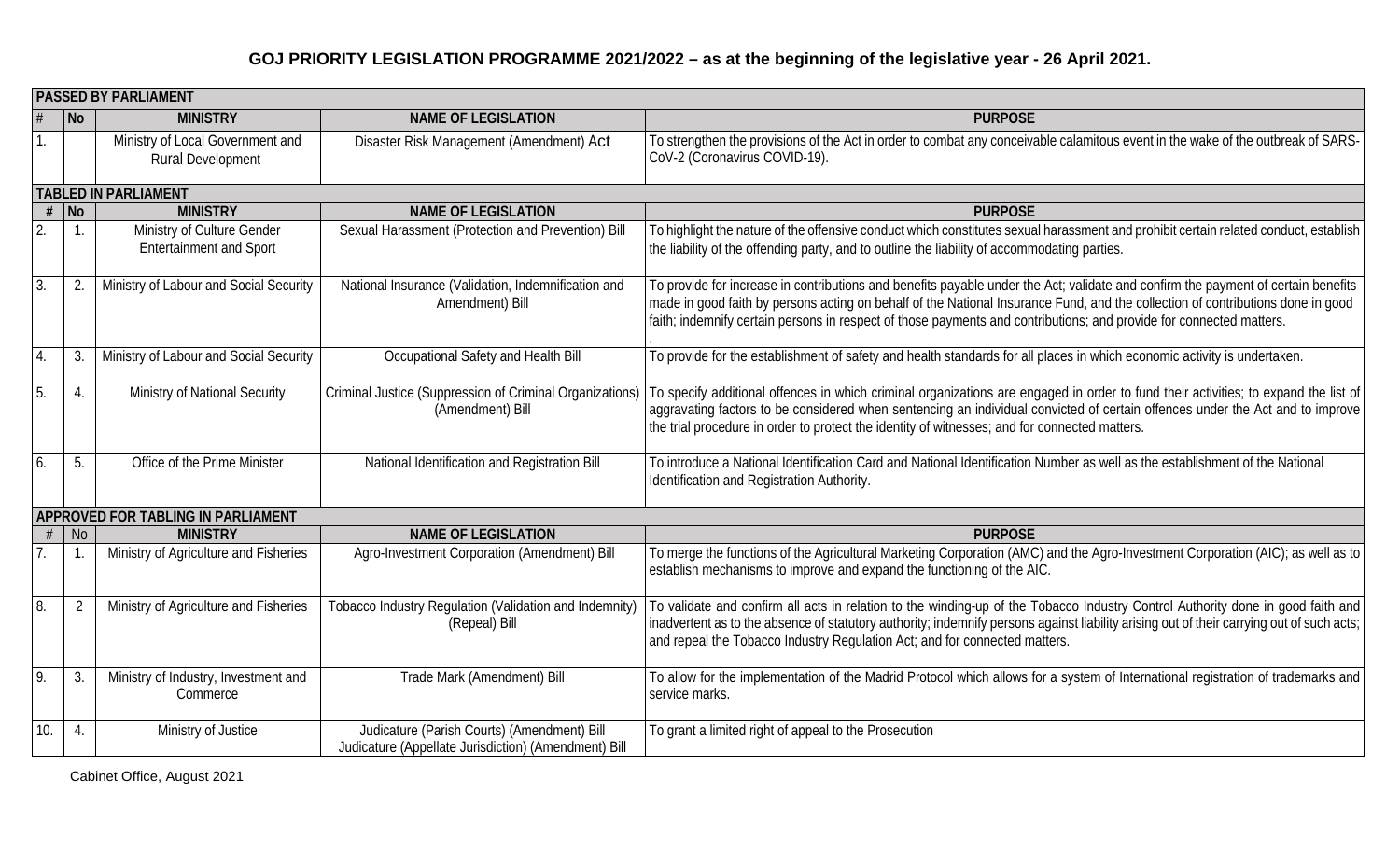| 11.                                                | 5.             | Ministry of Justice                              | Justices of the Peace (Amendment) Bill                                                      | To amend the Act to allow a Justice of the Peace who resides, or has his or her principal place of work, in Kingston or St Andrew<br>to be appointed as a Justice for either parish.                                                                                                                                                                                                 |  |
|----------------------------------------------------|----------------|--------------------------------------------------|---------------------------------------------------------------------------------------------|--------------------------------------------------------------------------------------------------------------------------------------------------------------------------------------------------------------------------------------------------------------------------------------------------------------------------------------------------------------------------------------|--|
| BEING CONSIDERED/APPROVED BY LEGISLATION COMMITTEE |                |                                                  |                                                                                             |                                                                                                                                                                                                                                                                                                                                                                                      |  |
| #                                                  | <b>No</b>      | <b>MINISTRY</b>                                  | <b>NAME OF LEGISLATION</b>                                                                  | <b>PURPOSE</b>                                                                                                                                                                                                                                                                                                                                                                       |  |
| 12.                                                |                | Ministry of Labour and Social Security           | Minimum Wage (Amendment) Bill                                                               | To facilitate compliance with the International Labour Organization (ILO) Convention Concerning Decent Work for Domestic<br>Workers (C189), which Jamaica has already ratified.                                                                                                                                                                                                      |  |
|                                                    |                | <b>DRAFT BILL BEING REVIEWED</b>                 |                                                                                             |                                                                                                                                                                                                                                                                                                                                                                                      |  |
| #                                                  | <b>No</b>      | <b>MINISTRY</b>                                  | <b>NAME OF LEGISLATION</b>                                                                  | <b>PURPOSE</b>                                                                                                                                                                                                                                                                                                                                                                       |  |
| 13.                                                | $\mathbf{1}$ . | Ministry of Economic Growth and Job<br>Creation  | Registration of Titles (Amendment) Bill<br>Registration of (Strata Titles) (Amendment) Bill | To provide for the implementation of an electronic system of Land Title Registration.                                                                                                                                                                                                                                                                                                |  |
| 14.                                                | 2.             | Ministry of Economic Growth and Job<br>Creation  | <b>Special Economic Zones</b><br>(Validation and Indemnification) Bill                      | To transition of existing Free Zone entities to Special Economic Zones.                                                                                                                                                                                                                                                                                                              |  |
| 15.                                                | 3.             | Ministry of Education, Youth and<br>Information  | Jamaica Teaching Council Bill                                                               | To provide for the establishment of the Jamaica Teaching Council, consequential amendments to the provisions of the Education<br>Act dealing with the Teachers Service Commission, and for the introduction of a system of teacher licensing.                                                                                                                                        |  |
| 16.                                                | 4.             | Ministry of Industry, Investment and<br>Commerce | Companies (Amendment) Bill                                                                  | To strengthen the efficient operation of companies in Jamaica.                                                                                                                                                                                                                                                                                                                       |  |
| 17.                                                | 5.             | Ministry of Industry, Investment and<br>Commerce | Customs Duties (Dumping and Subsidies) Bill                                                 | To bring the act into conformity with the WTO Anti-dumping Agreement.                                                                                                                                                                                                                                                                                                                |  |
| 18.                                                | 6.             | Ministry of Industry, Investment and<br>Commerce | National Compliance and Regulatory Authority Bill                                           | To establish a body which will perform regulatory functions previously performed by the Bureau of Standards Jamaica.                                                                                                                                                                                                                                                                 |  |
| 19.                                                | 7.             | Ministry of National Security                    | Firearms (Repeal and Replacement) Bill                                                      | To address deficiencies hindering the Firearm Licensing Authority in the execution of their duties; and to provide for the revision<br>of the protocols supporting the current firearm review process; and to introduce new offences.                                                                                                                                                |  |
| 20.                                                | 8.             | Ministry of National Security                    | Immigration Restriction (Commonwealth Citizen)<br>(Amendment) Bill; Aliens (Amendment) Bill | To amend the immigration laws to address current and emerging border security issues.                                                                                                                                                                                                                                                                                                |  |
| 21.                                                | 9              | Ministry of Science and Technology               | Electricity (Amendment, Indemnification and Validation)<br>Bill                             | To address issues with the governance structure of the GER and validate the actions of the members, officers and staff of the<br>Board of Examiners and the Government Electrical Inspectorate, and the actions of all other persons in support of actions in<br>licensing electricians and inspecting electrical installations and indemnifying them against all legal proceedings. |  |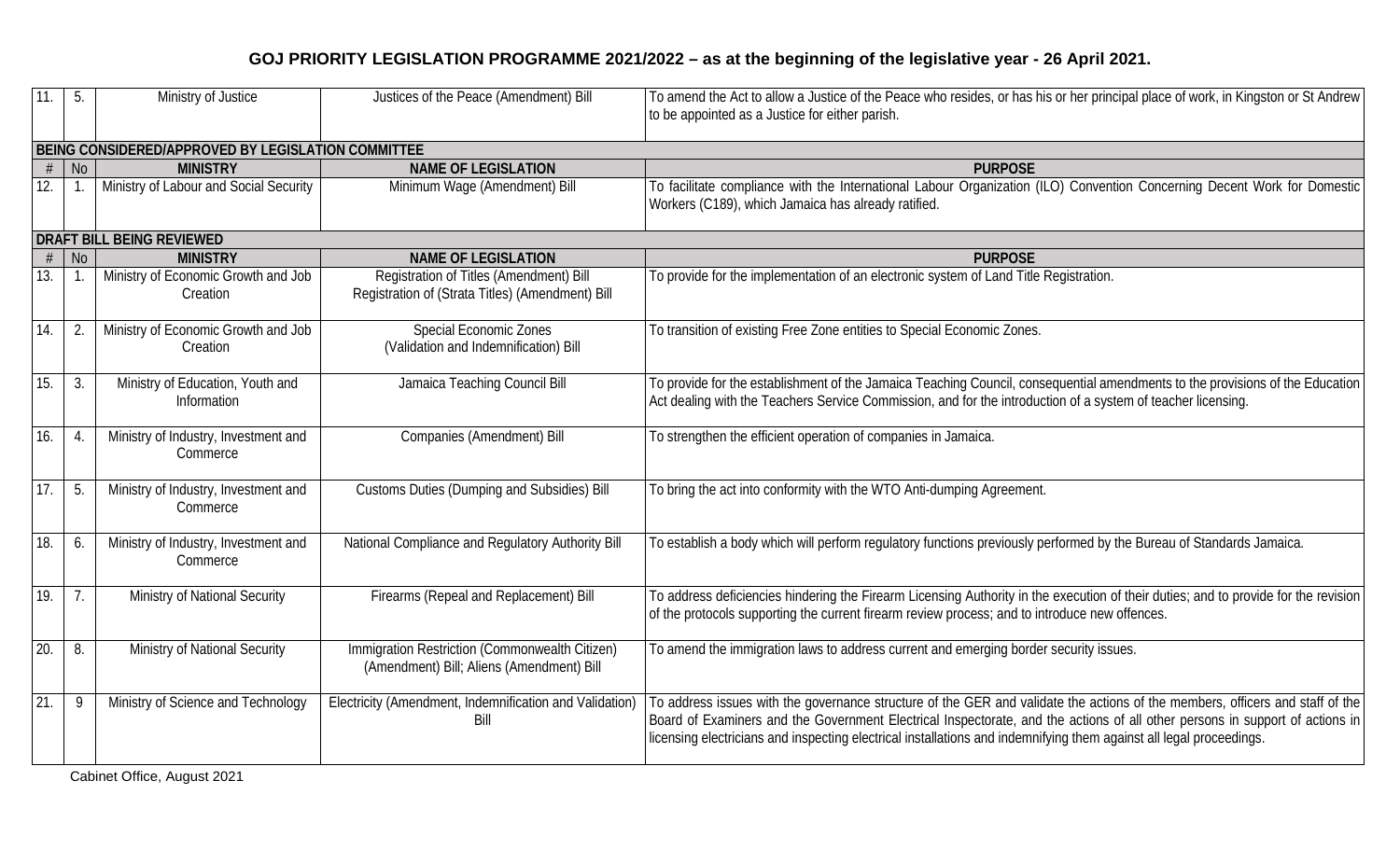| $\overline{22}$ .                         | 10                       | Ministry of Science and Technology                                           | Petroleum (Amendment) Bill                                                          | To provide for the integration of the core functions of the Petroleum Corporation of Jamaica (PCJ) into a newly created Division<br>of the Ministry of Science, Energy and Technology.                                                    |  |
|-------------------------------------------|--------------------------|------------------------------------------------------------------------------|-------------------------------------------------------------------------------------|-------------------------------------------------------------------------------------------------------------------------------------------------------------------------------------------------------------------------------------------|--|
| 23.                                       | 11                       | Ministry of Tourism                                                          | Bath of St. Thomas the Apostle (Amendment) Bill;<br>Milk River (Amendment) Bill     | To pursue a long-term development lease as the divestment modality for the Bath Fountain Hotel and Spa and the Milk River<br>Hotel and Spa.                                                                                               |  |
| 24.                                       | 12.                      | Ministry of Transport and Mining                                             | Civil Aviation (Amendment) Bill                                                     | To comprehensively review the Act to strengthen the provisions in keeping with Jamaica's continued compliance with the<br>Convention on International Civil Aviation (Chicago Convention, 1944).                                          |  |
| 25.                                       | 13.                      | Ministry of Transport and Mining                                             | Shipping (Pollution Prevention, Response, Liability and<br><b>Compensation Bill</b> | To incorporate the provisions of MARPOL 73/78; to allow for recovery compensation in the event of an oil spill and contribution<br>by importers of oil to the International Oil Pollution Compensation Fund.                              |  |
|                                           |                          | BEING DRAFTED/DRAFTING INSTRUCTIONS ISSUED                                   |                                                                                     |                                                                                                                                                                                                                                           |  |
|                                           | $\overline{\mathsf{No}}$ | <b>MINISTRY</b>                                                              | <b>NAME OF LEGISLATION</b>                                                          | <b>PURPOSE</b>                                                                                                                                                                                                                            |  |
| 26.                                       |                          | Ministry of Housing, Urban Renewal,<br><b>Environment and Climate Change</b> | Real Estate (Developers and Dealers) (Amendment and<br>Change of Name) Bill         | To modernize the provisions of the existing Act and to give effect to the merger of the Real Estate Board, Commission of Strata<br>Corporations, and the Timeshare Registrar into the Real Estate Authority of Jamaica.                   |  |
| $\overline{27}$ .                         | $\overline{2}$ .         | Ministry of Housing, Urban Renewal,<br><b>Environment and Climate Change</b> | Forest (Amendment) Bill                                                             | To amend the Act to address current deficiencies in the legislation as well as the requirements set out in the Forest Policy of<br>Jamaica (2017) and the National Forest Management and Conservation Plan 2016-2026.                     |  |
| 28.                                       | 3.                       | Ministry of Science and Technology                                           | Petroleum (Downstream Activities) Bill                                              | To consolidate all existing downstream legislation and to amend the Office of Utilities Regulation Act to provide the Office with<br>jurisdiction in respect of the regulation of the downstream natural gas sector in Jamaica.           |  |
| $\overline{29}$ .                         | $\mathcal{A}$            | Ministry of Transport and Mining                                             | Transport Authority (Amendment) Bill                                                | To incorporate a modified version of provisions now included in the Public Passenger Transport (Kingston Metropolitan Transport<br>Region) Act, 1947 and the Public Passenger Transport (Rural Area) Act, 1970; and to repeal those Acts. |  |
| CABINET APPROVAL OF DRAFTING INSTRUCTIONS |                          |                                                                              |                                                                                     |                                                                                                                                                                                                                                           |  |
|                                           | <b>No</b>                | <b>MINISTRY</b>                                                              | <b>NAME OF LEGISLATION</b>                                                          | <b>PURPOSE</b>                                                                                                                                                                                                                            |  |
| 30.                                       |                          | Ministry of Culture Gender<br><b>Entertainment and Sport</b>                 | Domestic Violence Bill                                                              | To amend the legislation to provide greater protection against the occurrence of domestic violence.                                                                                                                                       |  |
| 31.                                       | 2.                       | Ministry of Finance and the Public<br>Service                                | Tax Collection (Amendment) Bill                                                     | To amend the Act and any other relevant revenue law to provide for the collection of foreign tax debts of treaty partners as if<br>they were a Jamaican tax debt and provide for the collection of local tax debt by treaty partners.     |  |
| 32.                                       | 3.                       | Ministry of Health and Wellness                                              | National Council on Drug Abuse (Repeal) Bill Dangerous<br>Drugs (Amendment) Bill    | To repeal of The National Council on Drug Abuse Act, 1991 to facilitate the integration of the National Council on Drug Abuse<br>as a department into the Ministry of Health and Wellness.                                                |  |
|                                           |                          |                                                                              |                                                                                     |                                                                                                                                                                                                                                           |  |